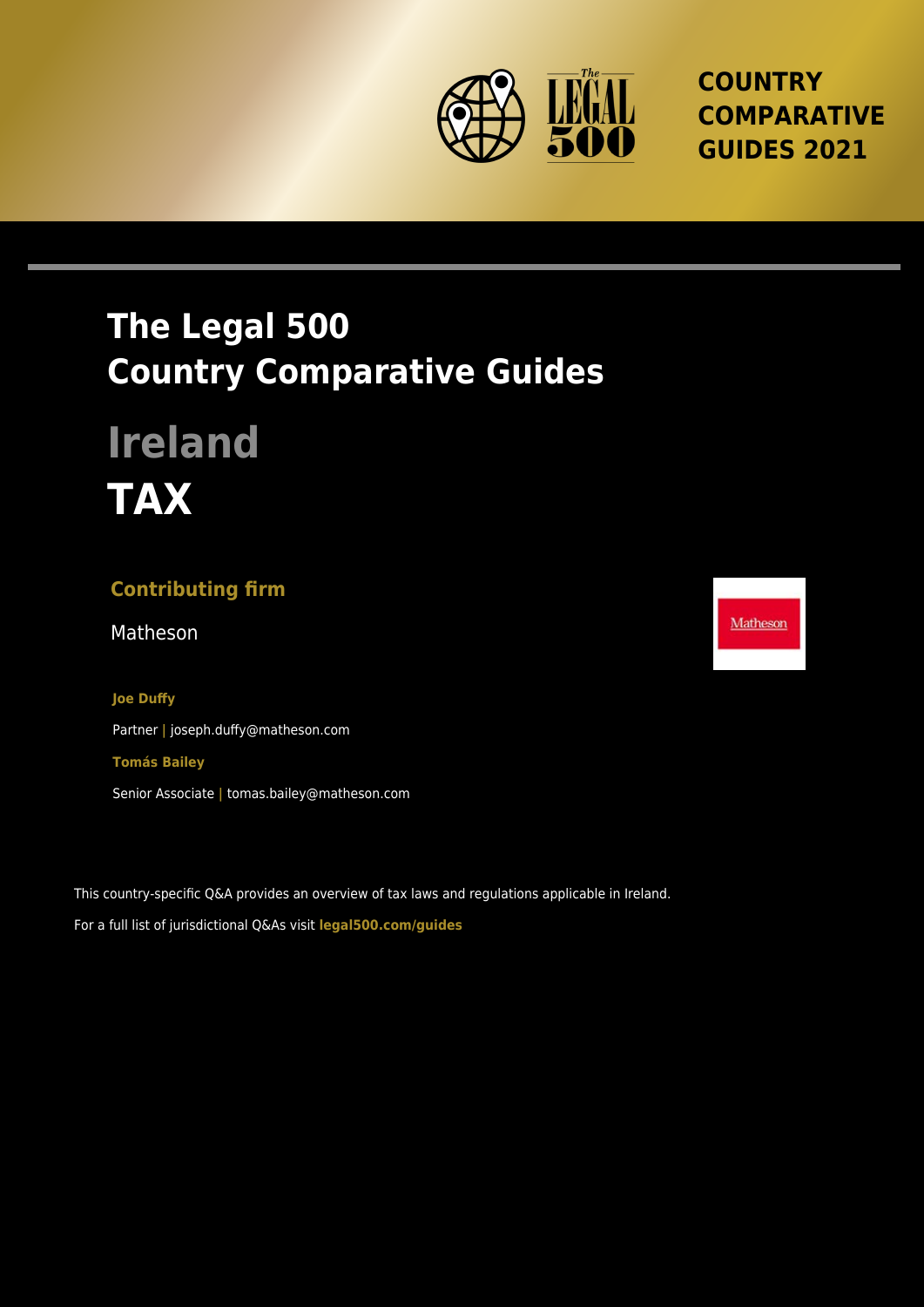## **IRELAND TAX**



#### **1. How often is tax law amended and what are the processes for such amendments?**

In December each year an annual Finance Act is passed by the Irish Parliament enacting substantive changes to tax law. This follows a budget statement by the Minister for Finance in October and a number of weeks of parliamentary debate and amendments. Very rarely, there may be more than one Finance Act in a calendar year.

Implementing legislation for relevant EU Directives is usually passed as part of the annual Finance Act. Other implementing legislation (regulations or orders) may be issued at other times throughout the year where authorized under the primary Finance Act.

Substantive changes to tax law are typically preceded by a period of public consultation and draft legislation may be released in advance for public comment and debate.

Procedural or administrative changes to Irish Revenue Commissioners' practices issue regularly throughout the year.

#### **2. What are the principal procedural obligations of a taxpayer, that is, the maintenance of records over what period and how regularly must it file a return or accounts?**

Companies are obliged to file a corporation tax return annually, typically 8 months and 21 days after the company's financial year end. This can be 8 months and 23 days if the return is filed electronically. Individuals, with employment income only, typically have no personal income tax filing obligations as their tax obligations are fulfilled by their employer under a system of payroll withholding taxes. Individuals with other sources of income file a tax return annually on 31 October (extension available for online filing).

There are bimonthly and annual VAT filings and

employers have monthly and annual payroll withholding tax filings.

Taxpayers are obliged to maintain adequate books and records to support a tax filing for a period of six years. This time period is extended where there is an ongoing inquiry or audit.

#### **3. Who are the key regulatory authorities? How easy is it to deal with them and how long does it take to resolve standard issues?**

The Office of the Revenue Commissioners was established by Government Order in 1923 with responsibility for collecting taxes and duties and implementing customs controls. The Order provided for a Board of Commissioners comprising three Commissioners, one of whom is appointed Chairman. Irish Revenue's structure is designed around its customer base. Irish Revenue Regions are responsible for customers within their geographical area, except for those large corporates and high wealth individuals dealt with by the Large Cases Division. There are also Divisions with responsibility for policy, legislation and interpretation functions. In total, Irish Revenue comprises of 16 Divisions each of which is headed by an Assistant Secretary.

Standard queries are normally dealt with through an online portal. Depending on the nature of the query, response times can vary from 2 days to 6 weeks or even longer in complex matters. Complex matters may be dealt with face to face with the relevant technical division in Irish Revenue. Large taxpayers may be invited to join the Irish Revenue's Co-operative Compliance Framework ("CCF"). Taxpayers within the CCF have direct access to an Irish Revenue official and can expect matters to be dealt with more quickly. The CCF is entirely voluntary. However, taxpayers who do not participate in the CCF will not have a dedicated case manager and instead will be required to route queries or submissions to the Irish Revenue Commissioners through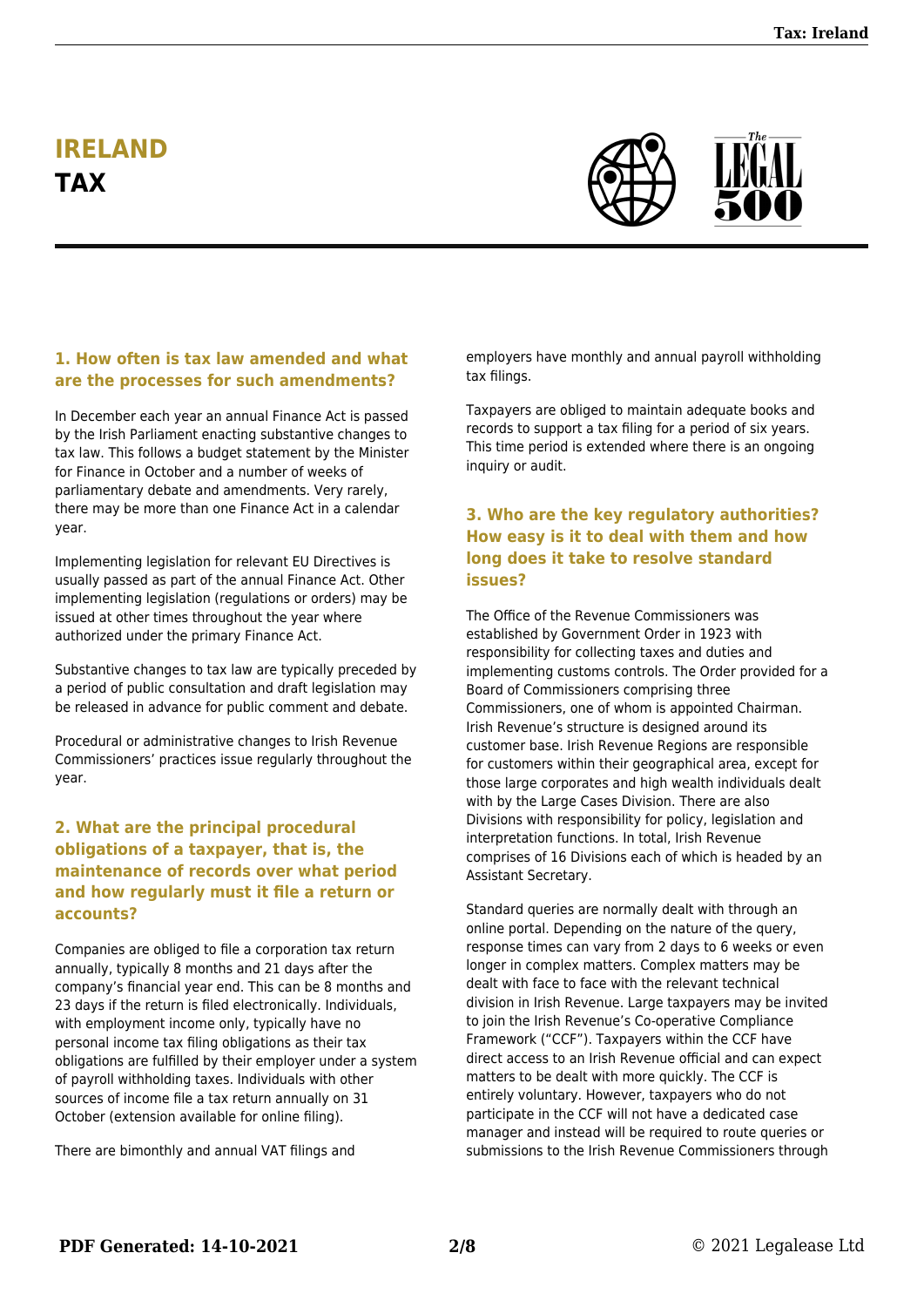the general customer service team. This can result in increased delays with regard to queries being addressed or answered.

#### **4. Are tax disputes capable of adjudication by a court, tribunal or body independent of the tax authority, and how long should a taxpayer expect such proceedings to take?**

The first instance independent tribunal for tax disputes is the Tax Appeals Commissioners ("TAC"). There is currently a significant waiting list of cases before the TAC and typical waiting time to hear an appeal can be more than one year. As of 31 December 2020, the TAC had 3,021 active appeals under its remit.

Appeals on points of law from the TAC may be made through the regular court system in the High Court, Court of Appeal and ultimately the Supreme Court (where the Supreme Court decides to exercise its appellate jurisdiction in circumstances specified by the Constitution). Appeals through the courts system can be expected to take more than 5 years.

#### **5. Are there set dates for payment of tax, provisionally or in arrears, and what happens with amounts of tax in dispute with the regulatory authority?**

Individuals who have an income tax filing obligation must pay preliminary tax for a calendar year by 31 October of that year. To avoid possible interest charges the payment must be 90% of the current year liability or 100% of the prior year liability. Any balancing tax payment in respect of a calendar year must be paid by 31 October of the following calendar year.

Companies generally pay corporation tax in three installments: (i) on the 21st day of the sixth month of the current financial year a payment equal to 45% of the current year tax liability (or 50% of the preceding year tax liability); (ii) on the 21st day of the eleventh month of the current financial year a payment to bring the total payments for the year to 90% of the current year tax liability; (iii) on the 21st day of the ninth month following the relevant financial year (along with the corporation tax filing) a balancing payment of the remaining 10% of the relevant financial year liability.

VAT and payroll withholding tax payments are made either bimonthly or monthly in arrears along with the relevant filing.

In order to lodge an appeal the taxpayer must pay the

tax that the taxpayer believes is due. There is no requirement to pay the disputed amount. However if there is an additional tax liability following the determination of an appeal the additional amount becomes due and payable from the original due date of the disputed amount.

**6. Is taxpayer data recognised as highly confidential and adequately safeguarded against disclosure to third parties, including other parts of the Government? Is it a signatory (or does it propose to become a signatory) to the Common Reporting Standard? And/or does it maintain (or intend to maintain) a public Register of beneficial ownership?**

Section 851A Taxes Consolidation Act 1997 ("TCA") provides statutory protection in respect of the confidentiality of taxpayer information. The protection is not absolute and taxpayer information may be disclosed by Irish Revenue in certain limited circumstances prescribed within that section. Under separate legislation confidential taxpayer information may also be disclosed to the Office of the Director of Corporate Enforcement (ODCE) where an offence has been committed or to the Official Assignee or trustee in bankruptcy.

Ireland is a signatory to the CRS. The European Union (Anti-Money Laundering: Beneficial Ownership of Corporate Entities) Regulations 2019 (the "2019 Regulations") came into force on 22 March 2019 and required that a Central Register of Beneficial Ownership of Companies and Industrial & Provident Societies be established (the "Central Register").

The Central Register went live on 22 June 2019 and companies can file relevant details with the Central Register from that date. There was a five-month grace period given to companies who were already in existence to file necessary data without being in breach of their statutory duty to file. Qualifying companies that are newly incorporated must file within five months from the date of incorporation.

#### **7. What are the tests for residence of the main business structures (including transparent entities)?**

Companies incorporated in Ireland are considered tax resident in Ireland unless they are resident in another jurisdiction in accordance with the terms of the relevant double taxation agreement ("DTA"). Companies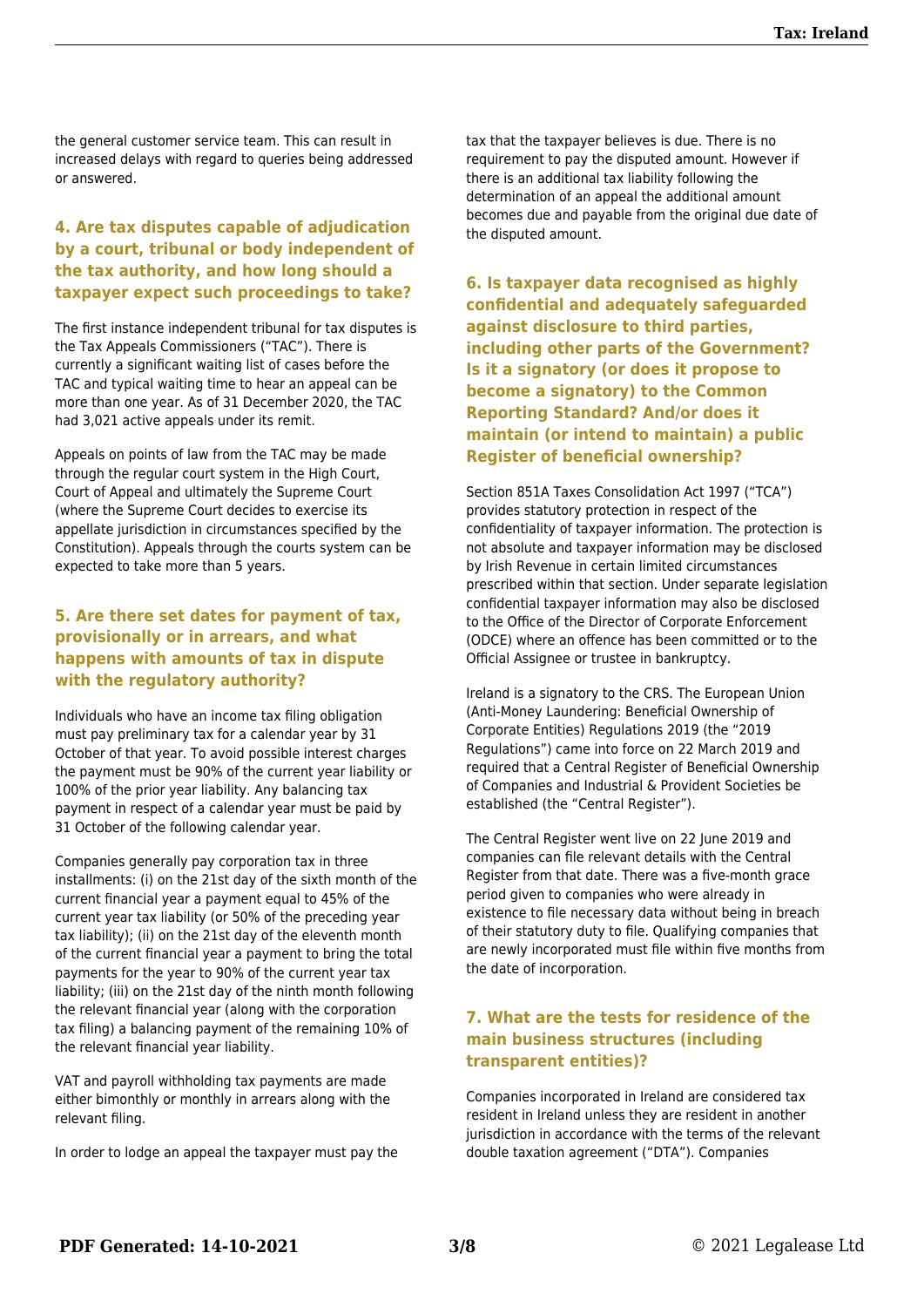incorporated outside Ireland may be Irish resident where they are centrally managed and controlled in Ireland (subject to application of a DTA).

Individuals are resident in Ireland where they are present in Ireland for 183 days in any calendar year or for 280 days over two calendar years (and at least 30 days in each year).

Partnerships are transparent for Irish tax purposes so one must consider the tax residence of the individual partners.

#### **8. Have you found the policing of cross border transactions within an international group to be a target of the tax authorities' attention and in what ways?**

For many years Ireland has been an important location for international groups. Therefore cross border transactions have long since been the focus of tax authorities' attention. The key areas of attention in cross border situations typically involve (a) assessing the substance and activity in Ireland to determine applicability of the 12.5% tax rate on trading income; (b) reviewing base-eroding interest payments out of Ireland; (c) consideration of deductibility and arm's length nature of royalty and other payments to foreign jurisdictions, particularly non-DTA partner jurisdictions.

Irish Revenue have also played a significant role over the years in defending the Irish tax base from permanent establishment and transfer pricing assessments by foreign taxing authorities.

#### **9. Is there a CFC or Thin Cap regime? Is there a transfer pricing regime and is it possible to obtain an advance pricing agreement?**

Under the Finance Act 2018, Ireland has introduced EU Anti-Tax Avoidance Directive ("ATAD") compliant CFC rules with effect from 1 January 2019. A CFC charge may arise under the legislation in respect of a foreign subsidiary if and to the extent the foreign subsidiary relies on significant people functions carried on in Ireland to generate its profits. However, if those functions are remunerated on arm's length terms, no CFC charge should apply. The CFC charge is applied at the Irish corporation tax rates (12.5% to the extent the profits of the CFC are generated by trading activities and 25% in all other cases). The CFC charge will be reduced and credit will be given for foreign tax paid by the CFC on its income and other CFC charges imposed by other

countries by reference to the profits of the CFC. Irish Revenue have published guidance on the application of the CFC rules.

The rules have been amended with effect from 1 January 2021 to provide more stringent criteria in respect of subsidiary companies resident in jurisdictions included in the EU list of non- cooperative tax jurisdictions.

Ireland does not currently have a thin capitalization regime. However, Ireland will be introducing ATAD compliant interest limitation rules in the near future. Although the Irish Department of Finance remain of the view that Ireland's existing interest limitation rules are at least equally effective as the ATAD rules (and that the extended ATAD deadline of 1 January 2024 should apply accordingly). However, following consultation with the European Commission, the rules are now set to be transposed into Irish law and to take effect from 1 January 2022.

Ireland has had transfer pricing rules since 2010. Under Finance Act 2019 the transfer pricing rules have been extensively modernised for accounting periods commencing on or after 1 January 2020.  The transfer pricing rules must be interpreted in a manner consistent with the 2017 edition of the OECD transfer pricing guidelines. Furthermore the Irish transfer pricing rules now apply to trading and non-trading arrangements as well as capital transactions.  Pre 1 July 2010 arrangements are no longer grandfathered and there is a requirement to prepare a Master File and Local File where certain thresholds are met. There is explicit legislation requiring the substance of a transaction to be considered and replace arrangements with arrangements that deliver a commercially rational result. There is a limited exemption to the transfer pricing rules for Ireland to Ireland transactions.

Ireland has a formal advance pricing agreement ("APA") program. Only bilateral or multilateral APAs are possible. It is not possible to agree a unilateral APA with Irish Revenue.

**10. Is there a general anti-avoidance rule (GAAR) and, if so, in your experience, how would you describe its application by the tax authority? Eg is the enforcement of the GAAR commonly litigated, is it raised by tax authorities in negotiations only etc?**

Ireland has had a GAAR in domestic tax legislation since 1988. Broadly it can apply where a transaction gives rise to a tax advantage and was not undertaken or arranged primarily for purposes other than to give rise to a tax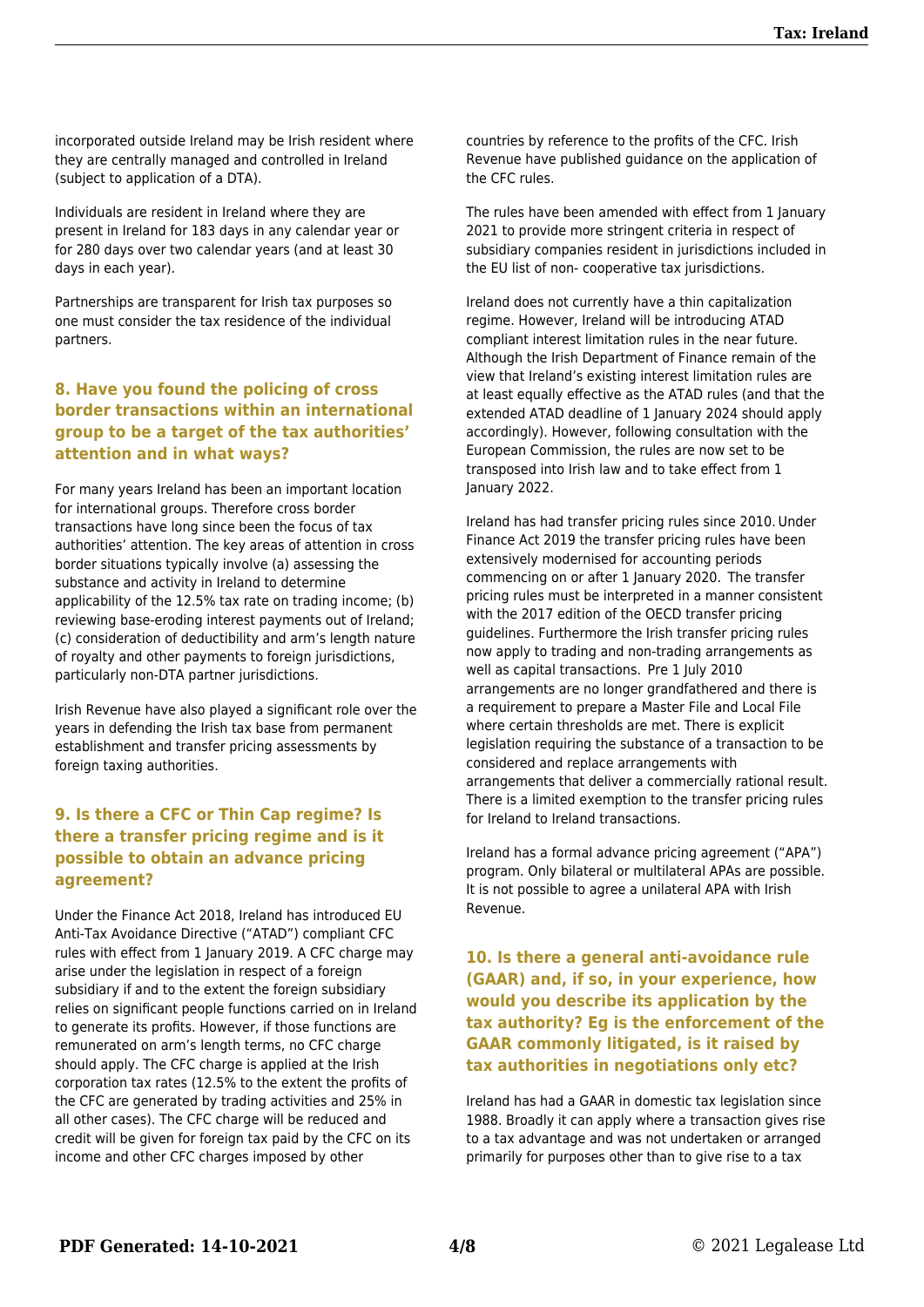advantage. This is a matter that is threatened and litigated by the Irish Revenue.

Ireland's GAAR is under review but it is believed to be ATAD compliant in its current form.

#### **11. Have any of the OECD BEPs recommendations been implemented or are any planned to be implemented and if so, which ones?**

Ireland has been a committed participant in the BEPS project to date and remains committed to implementation. Ireland was one of the first countries to implement Country by Country Reporting. Ireland's Knowledge Development Box ("KDB") is a modified nexus based incentive, recognized as the first fully BEPS and Harmful Tax Practices compliant patent box in the world.

Ireland has signed the Multilateral Instrument ("MLI") adopting all the BEPS minimum standards and is a strong advocate of Mandatory Binding Arbitration ("MBA"). Ireland deposited its instrument of ratification of the MLI on 29 January 2019 and the MLI came into force in Ireland on 1 May 2019. However, the terms of the MLI will take effect to update Ireland's DTAs in accordance with the following dates:

- i. For provisions relating to withholding taxes, the earliest the MLI will take effect to update Ireland's DTAs is 1 January 2020; and
- ii. For provisions relating to all other taxes levied, the earliest date the MLI will take effect to update Ireland's DTAs is for taxable periods beginning on or after 1 November 2019.

Changes in the MLI relating to MAP can apply to Ireland's DTAs from 1 May 2019.

Other BEPS implementation measures have progressed at an EU level through the first and second ATAD. Ireland introduced CFC rules on 1 January 2019. An exit tax has also been introduced with effect from 10 October 2018. It is charged at 12.5% and applies to the latent gain inherent in the assets exiting the Irish tax net. In some cases, the exit charge may be deferred and paid over five years if necessary.

As of January 1, 2020, Ireland has introduced hybrid mismatch rules, on the basis of ATAD 2. Anti-reversehybrid rules are to be introduced with effect from 1 January 2022.

As noted, Ireland will be introducing ATAD compliant

interest limitation rules in the near future. The rules are set to be transposed into Irish law to take effect from 1 January 2022.

Finally, the 2017 OECD Transfer Pricing Guidelines have been incorporated by reference into Irish law under Finance Act 2019 having effect from 1 January 2020.

#### **12. In your view, how has BEPS impacted on the government's tax policies?**

Ireland has long been an active participator and supporter of the BEPS project, recognizing the importance of transparency on tax matters and the need for greater co-ordination of international tax rules to ensure there are no gaps open to exploitation. Ireland is likely to continue to be involved in this process at an EU and OECD level.

The cornerstone of Irish tax policy remains the 12.5% corporation tax rate, which is not going to change. Otherwise tax policy is focused on ensuring a transparent tax system with a broad base, which is designed for businesses that want to innovate and create employment. By adopting and sticking to a corporation tax system that is sustainable and which meets the highest international standards, Ireland should be in a position to offer certainty to businesses.

**13. Does the tax system broadly follow the recognised OECD Model? Does it have taxation of; a) business profits, b) employment income and pensions, c) VAT (or other indirect tax), d) savings income and royalties, e) income from land, f) capital gains, g) stamp and/or capital duties. If so, what are the current rates and are they flat or graduated?**

The Irish tax system broadly follows the OECD Model. It is a worldwide system of taxation for Irish residents with a credit for foreign taxes paid. Non-resident are subject to tax on Irish source income or income derived from an Irish branch or agency.

For companies, business profits are taxed at 12.5% where they are derived from a trade in Ireland. Passive income is taxed at 25%. Dividends received by an Irish company may also be taxed at 12.5% or 25% with a credit for foreign withholding and underlying taxes. Start-up companies may be able to avail of an exemption from corporation tax for up to three years.

Marginal income tax rates for employees or pensioners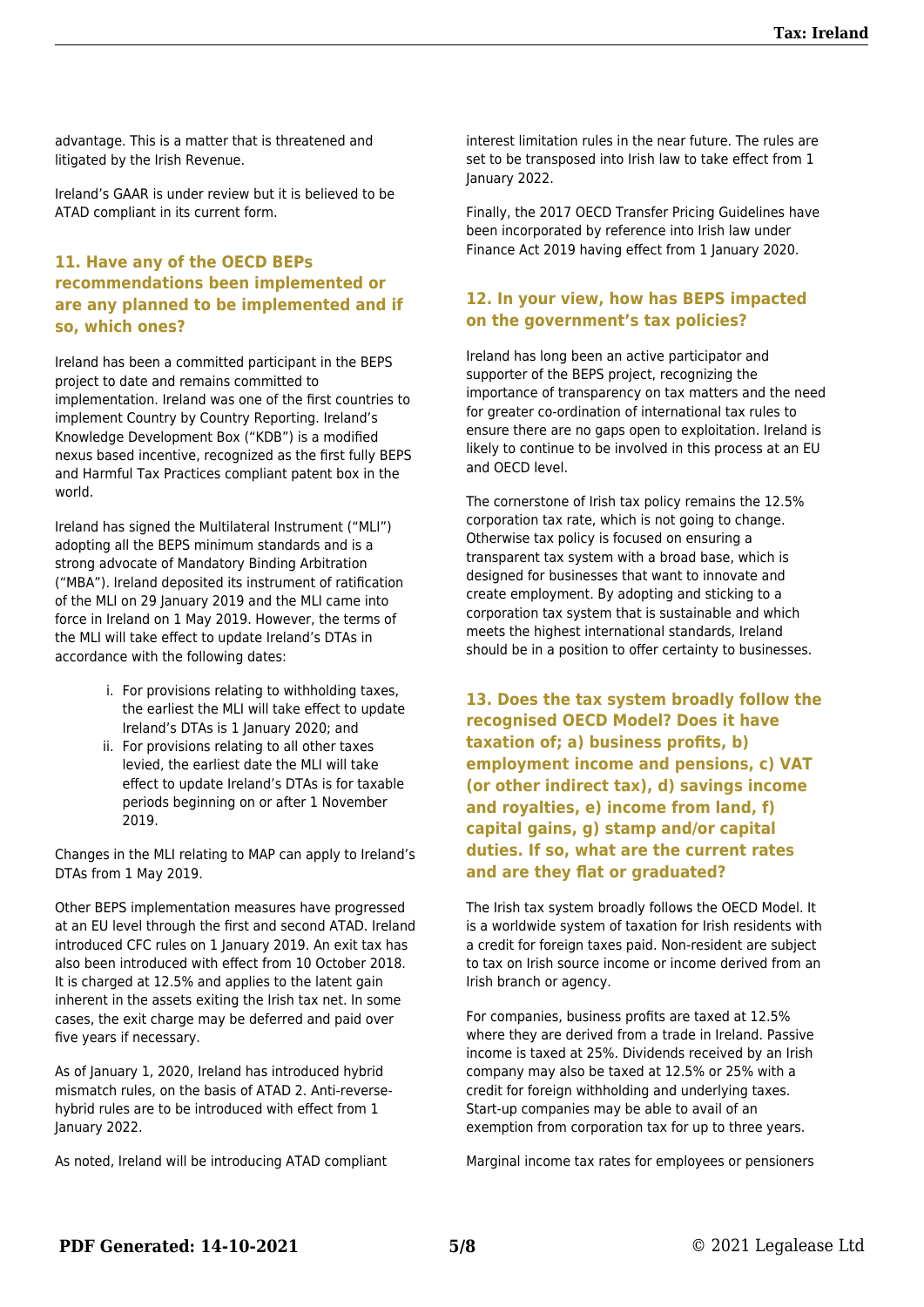are highly progressive rising on a graduated scale from 20% up to 52% (including 4% employee social insurance contribution).

VAT may apply to supplies of goods and services. The standard rate of VAT is 23%. There are reduced rates of 13.5% (broadly construction, tourism industry and related activities, and certain other services), 9% (broadly newspapers and periodicals) 4.8% (broadly agriculture) and 0% (broadly food etc.). Certain other services are exempt (mostly finance related).

The rate of tax on deposit interest for individuals is 35% and for companies it is typically regarded as passive income taxable at 25%. There is no separate tax rate for royalties.

Rental income for companies is taxable as passive income at 25% and individuals are taxed at their marginal income tax rate.

The standard rate of capital gains tax is 33% though there is an Entrepreneur Relief which provides for a reduced 10% capital gains tax rate in certain circumstances up to a lifetime limit of €1 million.

There is stamp duty on certain legal documents executed in Ireland or related to Irish property. The applicable rate of stamp duty on the transfer of Irish shares is 1%, on residential property is 2% (or 1% up to €1 million) and on non-residential property is 7.5%. As of 20 May 2021, a residential stamp duty rate of 10% may be payable where more than 10 houses or duplexes are purchased in one year by the same purchaser. This higher rate does not apply when buying apartments, and does not affect local authorities and approved housing bodies. There is no capital duty in Ireland.

#### **14. Is the charge to business tax levied on, broadly, the revenue profits of a business as computed according to the principles of commercial accountancy?**

Yes. Corporation tax in Ireland is a tax on profits and the starting point are the profits calculated in accordance with accounting principles. Certain adjustment to accounting profits may be required under law and may be permanent (e.g. entertainment expenses) or temporary (e.g. capital depreciation).

#### **15. Are different vehicles for carrying on business, such as companies, partnerships, trusts, etc, recognised as taxable entities?**

#### **What entities are transparent for tax purposes and why are they used?**

Businesses are typically carried on through a limited liability company (which is a taxable entity) or by individuals (who are taxable in their own name). Business may also be carried on through partnerships (of companies or individuals or a combination) but partnerships are transparent for tax purposes and each partner is deemed to conduct its own several trade.

Trusts can attract income tax, capital gains tax or inheritance tax. The tax payable and the person responsible for ensuring the tax is paid largely depends upon the type of trust.

#### **16. Is liability to business taxation based upon a concepts of fiscal residence or registration? Is so what are the tests?**

Liability to business taxation is based on residence or conducting business through an Irish branch or agency. In addition Irish source income (other than that related to a PE) may be subject to withholding taxes.

Companies incorporated in Ireland are considered tax resident in Ireland unless they are resident in another jurisdiction in accordance with the terms of the relevant DTA. Companies incorporated outside Ireland may be Irish resident where they are centrally managed and controlled in Ireland (subject to application of a DTA).

Individuals are resident in Ireland where they are present in Ireland for 183 days in any calendar year or for 280 days over two calendar years (and at least 30 days in each year). Partnerships are transparent for Irish tax purposes so one must consider the tax residence of the individual partners.

Ireland imposes a 25% withholding tax on dividends and 20% withholding tax on, interest and patent royalties. However there are broad exemptions under domestic law on payments to DTA partner jurisdictions (regardless of the rate applicable under the relevant DTA).

#### **17. Are there any special taxation regimes, such as enterprise zones or favourable tax regimes for financial services or coordination centres, etc?**

No.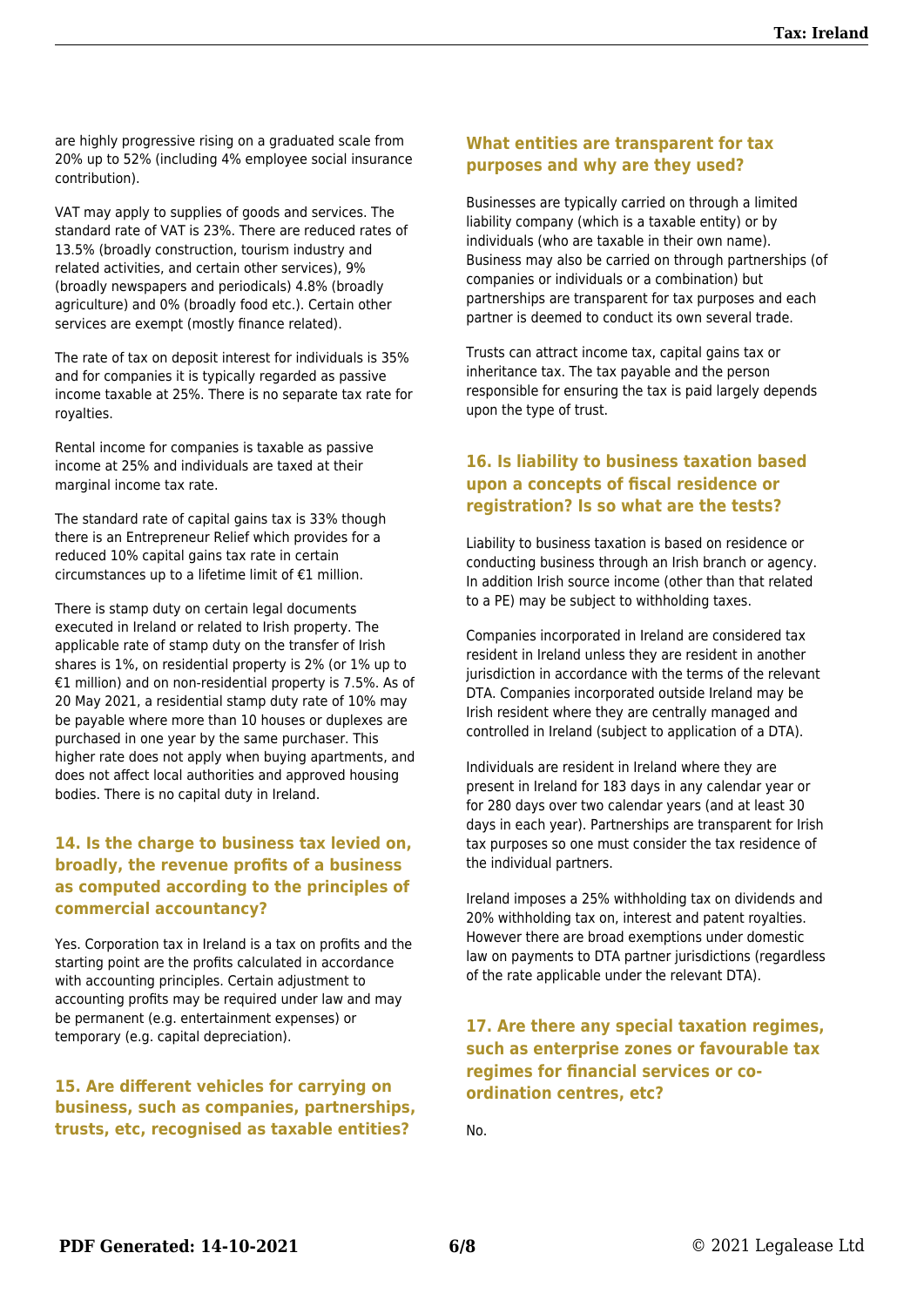#### **18. Are there any particular tax regimes applicable to intellectual property, such as patent box?**

With effect from 1 January 2016 Ireland has enacted a Knowledge Development Box ("KDB") which is an OECD compliant, modified nexus patent box. The KDB provides for a 6.25% corporation tax rate on profits derived from intellectual property (including patents and copyrighted software) where the related research and development ("R&D") has taken place in Ireland. The relief is diluted to the extent that the relevant R&D is undertaken by group companies or is based on acquired intellectual property.

Ireland also offers an R&D tax credit of 25% of the qualifying R&D expenditure taking place in Ireland. The tax credit may be used to offset the corporation tax liability of the company, pay income taxes of certain key individuals or may qualify for a cash refund in certain circumstances.

**19. Is fiscal consolidation employed or a recognition of groups of corporates for tax purposes and are there any jurisdictional limitations on what can constitute a group for tax purposes? Is a group contribution system employed or how can losses be relieved across group companies otherwise?**

Ireland does not operate a fiscal consolidation system but rather provides for a system of group relief. An Irish resident company can surrender losses to another Irish resident group company. The surrender is achieved by making an appropriate election in the corporation tax return. It is not necessary that payment is made for the economic value of the loss but a tax free payment may indeed be made. In order for a 'group' to exist there must be a 75% beneficial ownership relationship (directly or indirectly) between the two companies traced through companies resident in the EU or DTA partner jurisdictions.

In order to comply with the European Court of Justice ruling in the Marks & Spencer case, in certain circumstances an Irish company may also claim relief for losses sustained in a direct subsidiary resident in the EU.

#### **20. Are there any withholding taxes?**

In general Ireland applies a 25% withholding tax to dividends and a 20% withholding tax to interest and patent royalties. The withholding tax is typically removed under domestic law, the EU Parent/Subsidiary directive or a DTA.

The primary domestic exemption for interest withholding tax applies for interest paid to a company resident in an EU or DTA partner jurisdiction.

The primary domestic exemption for royalty withholding tax applies to royalties paid to a company in the EU or DTA partner jurisdiction in the ordinary course of a trade; or paid in respect of non-Irish patents (subject to certain conditions being satisfied and application to Irish Revenue).

Subject to appropriate declarations being in place, the primary domestic exemptions for dividend withholding tax applies to (i) individual resident in EU/DTA country; (ii) company resident in EU/DTA country and not under the control, (directly or indirectly) of an Irish resident; (iii) company under the control (directly or indirectly) of person(s) who are tax resident in an EU/DTA country (and not under the control of persons resident outside an EU/DTA country); (iv) company whose principal class of shares is substantially and regularly traded on a recognised stock exchange in an EU/DTA country; (v) company which is a 75% direct or indirect subsidiary of another company whose principal class of shares is substantially and regularly traded on a recognised stock exchange in an EU/DTA country.

#### **21. Are there any recognised environmental taxes payable by businesses?**

Not as such. There are certain incentives such as accelerated tax depreciation allowances on the acquisition of energy efficient equipment and for the use of electric cars.

#### **22. Is dividend income received from resident and/or non-resident companies exempt from tax? If not how is it taxed?**

Dividends received by Irish resident companies from other Irish resident companies are exempt from tax.

Dividends received by Irish resident companies from non-resident companies are taxed as follows: (i) 0% – portfolio holdings (>5%); (ii) 12.5% – dividends from trading subsidiaries (in EU/DTA country or where listed company within group); (iii) 25% – dividends from other subsidiaries.

Tax payable on dividends is reduced by applicable